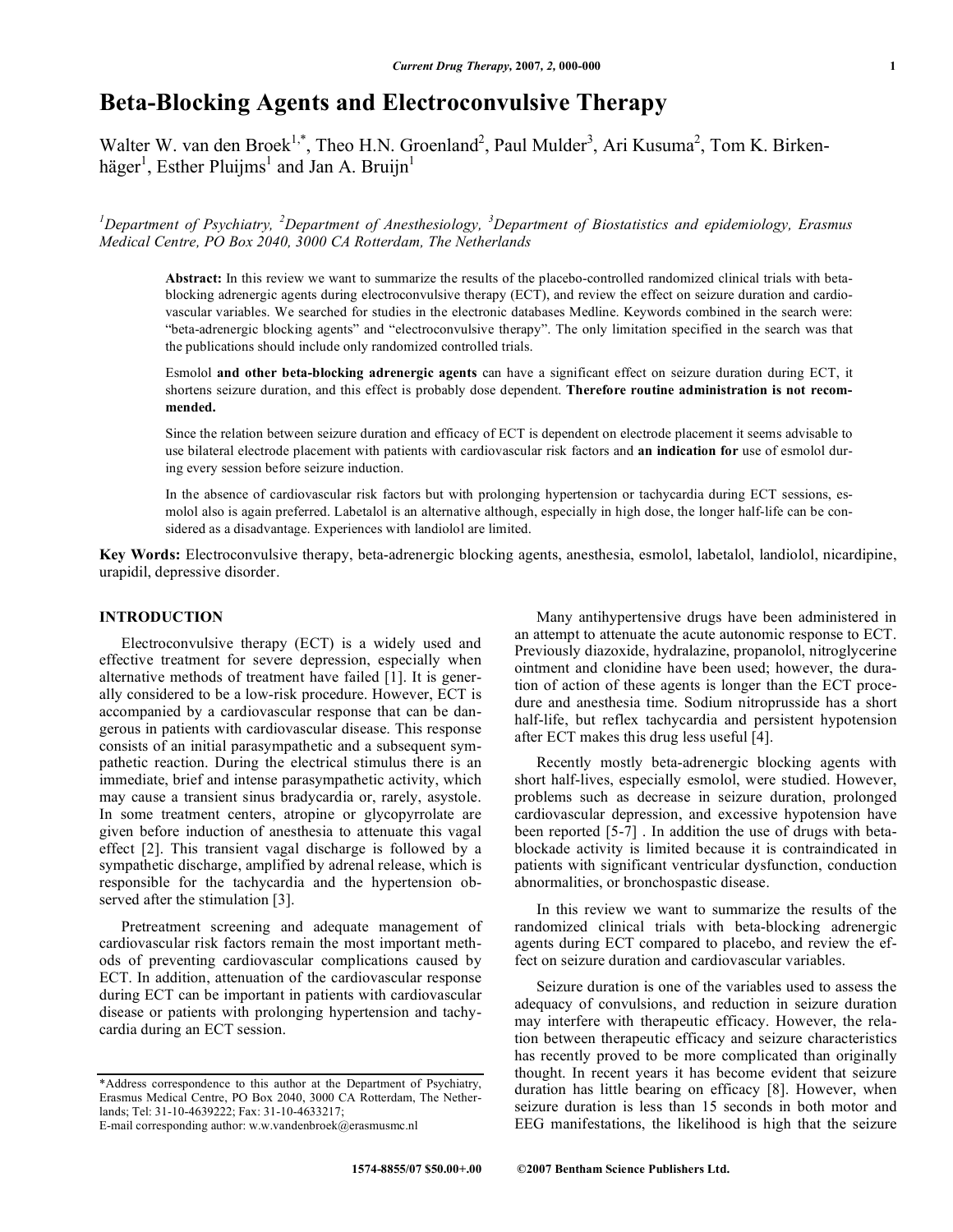was limited by insufficient electrical stimulation and that the treatment was inadequate [9]. In unilateral ECT, electrical doses far higher than seizure threshold also determine efficacy [10]. With bilateral ECT seizure duration is related to efficacy as explained previously.

 Conflicting results of the influence of beta-adrenergic blocking agents on seizure duration have been published. In this review we examine the placebo-controlled trials in which the effect of beta-adrenergic blocking agents on seizure duration and cardiovascular parameters during ECT is one of the outcome criteria. Method

 We searched for studies in the electronic databases Medline, and included all published articles irrespective of the language. Keywords combined in the search were: "betaadrenergic blocking agents" and "electroconvulsive therapy". The only limitation in the search was that the publication type had to be randomized controlled trials. Data on seizure duration or cardiovascular parameters had to be presented, all trials had to be placebo-controlled and of comparable design. All publications were reviewed by two authors (WvdB, THNG). When results differed, consensus was reached between both authors. If different dosages of betaadrenergic blocking agents in comparison with placebo were used in a trial, each dosage was considered as a separate trial. Results

 Our search strategy resulted in 20 publications. Two publications were not about beta-adrenergic blocking agents and the effect on seizure duration but explored the response of the psychiatric disorder to the addition of beta-adrenergic blocking to ECT or the usual treatment of schizophrenia [11, 12]. Another publication reported on the effects (of among) others beta-blocking agents on neuroendocrine hormones and could not be used for the current review [13]. Several other publications did not mention the absolute duration of the seizure or did not include this outcome criterion [14-17]. In one study interaction between nicardipine and labetalol was studied, but no absolute seizure duration was reported between sessions with or without labetalol addition [6]. One study reported on the effect of esmolol on the bisprectal index scale (BIS) [18]. In that study the effect of a single esmolol dose on the BIS was assessed. A bolus of esmolol 80 mg was given to 30 healthy male patients after induction of anesthesia using propofol, with either fentanyl or placebo. Anesthesia was maintained using propofol to keep the BIS value between 55 and 60. The result suggests that a single dose of esmolol affects the systolic blood pressure (SBP) and heart rate (HR) but does not affect the BIS value. How esmolol affects the seizure duration and EEG changes remains unclear. In a recent trial with nicardipine, the use of labetalol was an outcome criterion [19].

 Of the remaining publications eight were a comparison between esmolol and placebo, two on labetalol [15, 17] and one on landiolol compared to placebo [20].

## **ESMOLOL**

 Five publications used esmolol as infusion sometimes combined with a starting bolus [21-25]; three trials administered solely a bolus [5, 7, 26]. For the trials with infusion treatment with or without a starting bolus the total dosage used was calculated with the mean weight of patients and the duration of the infusion; these calculations are given in Table **1**. One publication did not mention the average weight of the patients; weight was calculated by calculating the mean weights of all other trials and using the mean for this trial [24]. Another publication did not mention the mean weight but this could be derived from data on the dosages used for anesthetic and muscle relaxation [25]. For the trials with bolus treatment the bolus dosage to mean weight is calculated as way of comparison between these trials; these data are also shown in Table **1**.

 Tables **2** present data on number of patients, number of sessions per patient, dosages and seizure duration and significant effects of esmolol in comparison with placebo, on the cardiovascular variables for each trial.

 Esmolol significantly reduces seizure duration as measured with the cuff method in all infusion trials except one [23]. The cuff method consists of inflating a blood pressure cuff above the right knee to 300 mm Hg, before the administration of succinylcholine; because there is no neuromuscular block in the right lower leg, duration of the convulsion can be timed clinically. In all infusion trials cardiovascular variables were significantly attenuated by esmolol, diastolic blood pressure was attenuated only with a high dose of esmolol [22]. In trials using bolus administration the effect on seizure duration are inconclusive, cardiovascular variables are significantly attenuated in all trials.

## **LABETALOL**

 Labetalol is studied in five trials [6, 15, 17, 19, 27]. The first study included 11 patients (average age 70.3 years) identified as American Society for Anesthesiologists (ASA) physical class status II, III and IV, all with a concurrent medical disease with a refractory affective disorder [15]. As compared with placebo, labetalol blunted the increase in mean arterial pressure (MAP) and HR. Moreover, the frequency of atrial arrythmias and premature ventricular contractions were also significantly reduced with labetalol. Seizure duration was not measured in this trial [15].

 In the next study, nicardipine, a dihydropyridine calcium antagonist was studied for hemodynamic changes during ECT [6]. Nicardipine was administered in three different dosages; with each dosage 10 mg of labetalol was administered. Nicardipine 2.5 mg bolus i.v. in combination with labetalol 10 mg i.v. administered 4 minutes for induction of anesthesia was the most effective combination in attenuating the acute hypertensive response during ECT. Seizure duration was not adversely affected. The hypotensive effect of nicardipine was accompanied by tachycardia, implying that nicardapine must be administered in combination with a beta-adrenergic blocking agent to minimize the nicardipine induced increase in HR [6].

 In a more recent study, nicardipine was administered immediately before application of the ECT stimulus after induction of anesthesia for ECT [19]. Bolus injections of 20, 40 and 80 μg/kg nicardipine i.v. were compared with placebo in a randomized double blind cross over study during four ECT sessions in 25 patients. One of the outcome criteria was the need of labetalol during the sessions. Nicardipine 40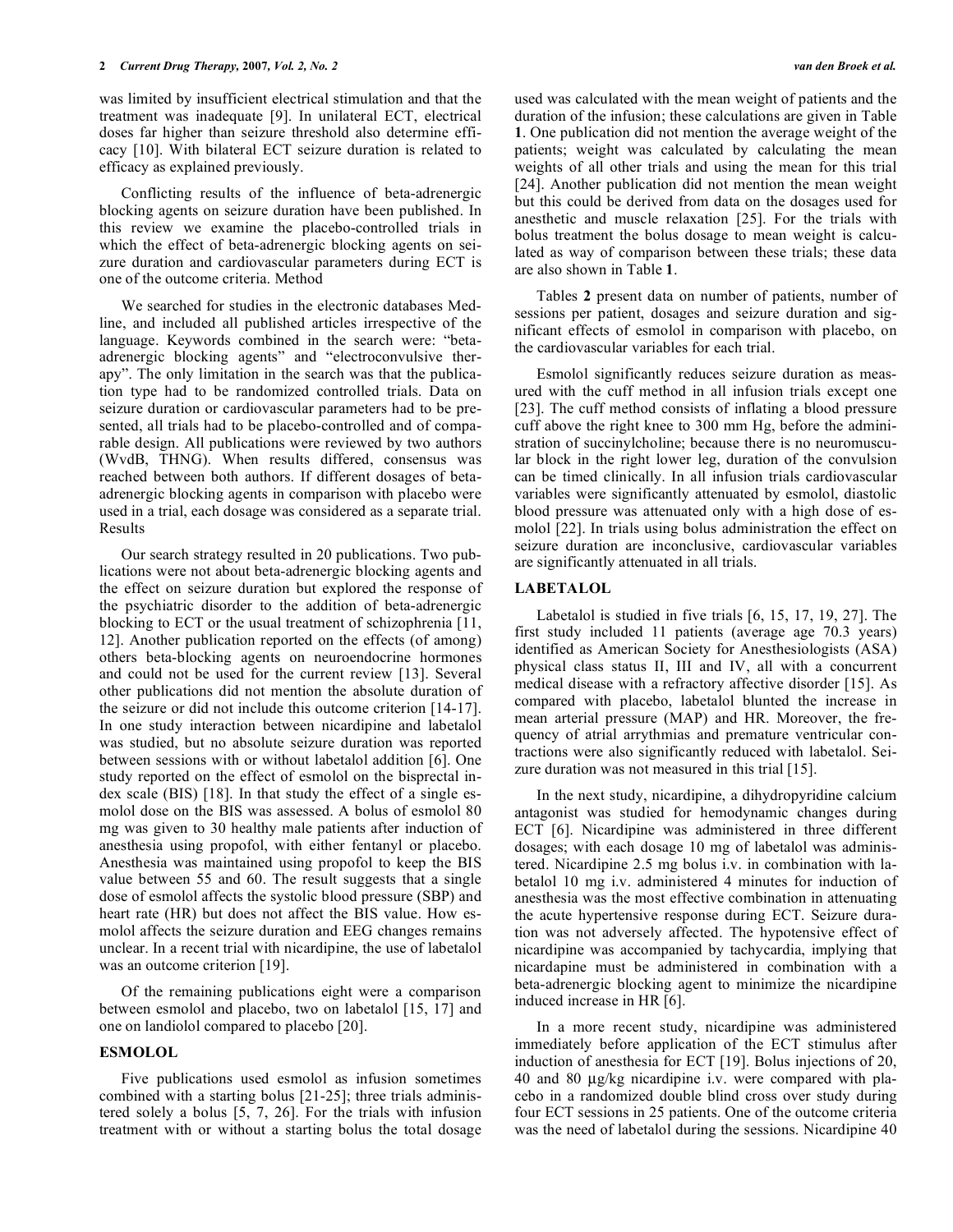| <b>Publication</b>            | <b>Schedule</b>                                    | Duration (min)      | Average weight (kg) | Total dosage (mg)      | <b>Bolus/Average weight</b><br>(mg/kg) |
|-------------------------------|----------------------------------------------------|---------------------|---------------------|------------------------|----------------------------------------|
| Kovac (1990) [21]             | 80 mg bolus, 24<br>mg/min infusion                 | 8                   | 64                  | 272                    | 1.25                                   |
| Howie (1990) [22]             | 500 µg/kg/min<br>$300 \mu g/kg/min$                | $\overline{4}$<br>3 | 75                  | 292.5                  |                                        |
| Howie (1992) [23]             | $500 \mu g/kg/min$ bolus<br>$300 \mu g/kg/min$     | 8                   | 64                  | $32 + 153.6 = 185.6$   |                                        |
| Howie (1992) [23]             | $500 \mu g/kg/min$ bolus<br>$200 \mu g/kg/min$     | 8                   | 64                  | $32+102.4=134.4$       |                                        |
| Howie (1992) [23]             | 500 µg/kg/min bolus<br>$100 \mu g/kg/min$          | 8                   | 64                  | $32+51.2=83.2$         |                                        |
| Zvara (1997) [24]             | $500 \mu g/kg$<br>(1 minute)<br>$200 \mu g/kg/min$ | 12                  | 66                  | $33+158.4=191.4$       |                                        |
| McCall (1997) [25]            | $500 \mu g/kg$<br>(1 minute)<br>$200 \mu g/kg/min$ | 11                  | 64.2                | $32.1 + 141,2 = 173.3$ |                                        |
| Kovac (1991) [5]              | Bolus 100 mg                                       |                     | 70                  |                        | 1.4                                    |
| Kovac (1991) [5]              | Bolus 200 mg                                       |                     | 70                  |                        | 2.8                                    |
| Weinger (1991) [13]           | Bolus 75.6 mg                                      |                     | 75.6                |                        | $\mathbf{1}$                           |
| Van den Broek (1999)<br>$[7]$ | Bolus 80 mg                                        |                     | 63.7                |                        | 1.25                                   |

**Table 1. Calculation of the Total Dose of Esmolol Administered During Treatment Sessions for Trials Using Infusion and of the Bolus Dosage by Mean Weight** 

μg/kg i.v. appeared the optimal dose because it was more effective in controlling the acute hypertensive response than the smaller dose (20 μg/kg) dose and was associated with less increase in HR during the ECT treatment and less decrease in MAP on awakening compared with the 80 μg/kg dose. Nicardipine did not adversely affect the duration of the ECT-induced seizure, regardless of the dose administered. Rescue treatment with labetalol was needed in the group with 40 μg/kg and 80 μg/kg, but significantly less than in the control group [19].

 Labetalol was also compared with urapidil, a postsynaptic  $\alpha$ -1-adrenergic antagonist and central serotoninergic agonist, in a double-blind placebo-controlled cross over design in which each patient served as their own control [27]. Labetalol  $(0.2 \text{ mg/kg} \text{ i.v.})$  and urapidil  $(25 \text{ mg} \text{ i.v.})$  was administered prior to succinylcholine. Heart rate decreased 1 minute after ECT and remained lower than HR values recorded at baseline situation with labetalol. In the control and urapidil group HR significantly increased compared to baseline. Both treatment conditions significantly attenuated the hypertensive response in comparison with the control group; neither of the treatments had any influence on seizure duration. Since urapidil was able to reduce the increase in hypertensive response to the ECT stimulus, this drug seems to be a good alternative in patients with contraindication for betaantagonists [27]. Urapidil has no attenuating effect on heart rate.

 In an open study with a randomized block design, 18 patients underwent ECT in each of five experimental states: no drug, esmolol low dose (1.3 mg/kg), esmolol high dose (4.4. mg/kg), labetalol low dose (0.13 mg/kg) or labetalol high dose (0.44 mg/kg) [17]. The drug was administered i.v. immediately prior to methohexital and sucinylcholine. Low and high doses of antihypertensive drugs significantly attenuated SBP (1 and 3 minutes after ECT stimulus), diastolic blood pressure (DBP) (1 minute), and HR (1 and 3 minutes). The antihypertensive drugs in low dose produced a reduction of peak increases in SBP by approximately 50%, whereas after high doses, such increases were nearly eliminated. However, the high dose of labetalol had significant effects on SBP after 5 and 10 minutes. This can be attributed to the longer half-life of labetalol. Therefore esmolol may be preferred if a larger dose of beta-adrenergic blocker is contemplated. Seizure duration was not an outcome criterion in this trial [17].

## **LANDIOLOL**

 Landiolol is an ultra-short-acting beta-adrenoreceptor blocker (half-life 3-4 min) created by altering the chemical structure of esmolol to produce a greater degree of cardioselectivity and more potency. Landiolol (0.1 mg/kg) was studied in 10 patients receiving maintenance ECT once or twice a month at an outpatient psychiatric clinic in a randomized, placebo-controlled, double-blind cross-over study [20].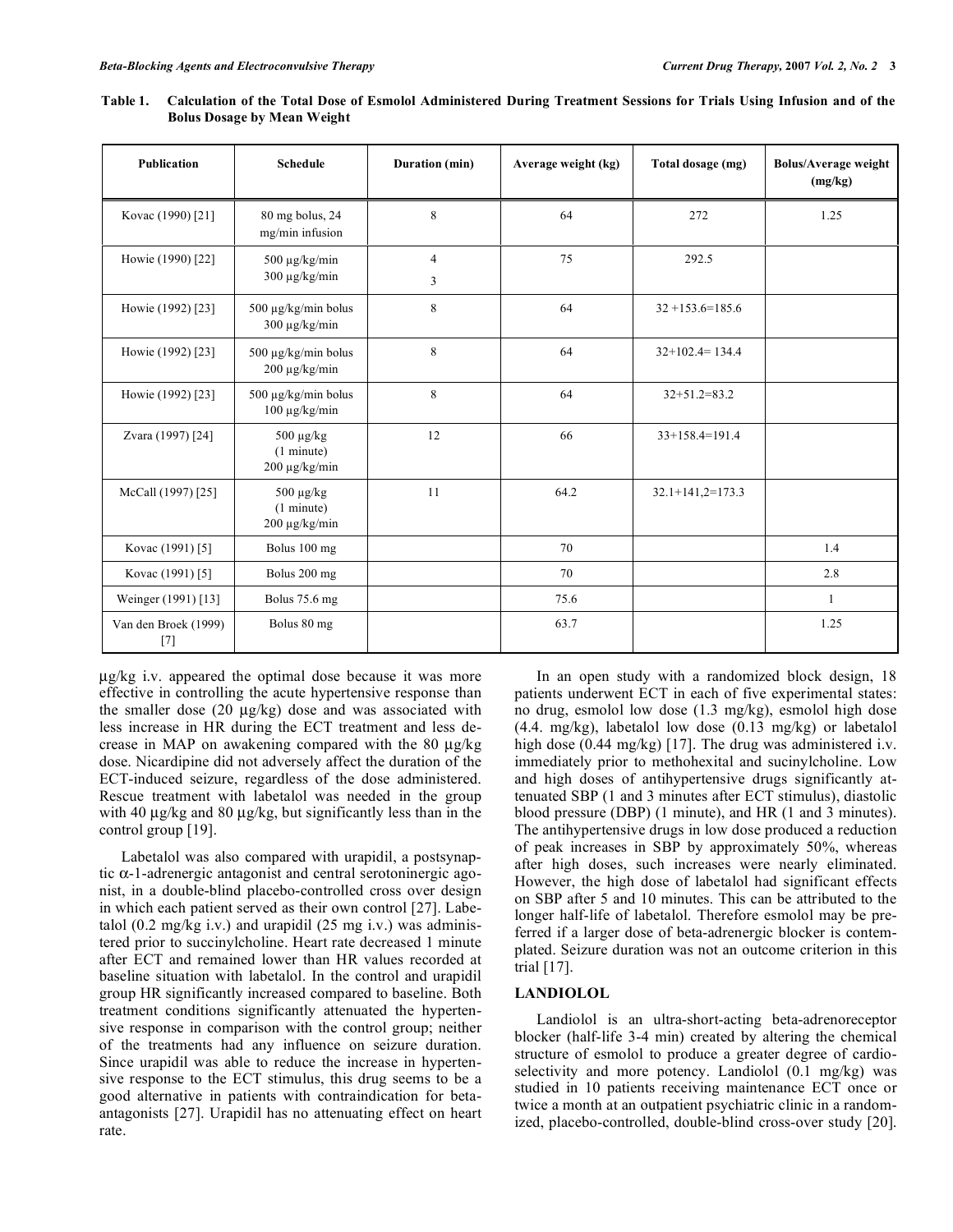| Table 2. Demographic Variables, Esmolol Dosage and Outcome Measures for Trials Using Infusion Administration and Bolus |  |  |  |  |
|------------------------------------------------------------------------------------------------------------------------|--|--|--|--|
| <b>Administration of Esmolol</b>                                                                                       |  |  |  |  |

|                               |             |                                  |                                          |                                                   | Esmolol        |                  | Placebo                 |                             |
|-------------------------------|-------------|----------------------------------|------------------------------------------|---------------------------------------------------|----------------|------------------|-------------------------|-----------------------------|
| <b>Study</b>                  | $\mathbf n$ | Design                           | <b>Total dosage</b><br>(Table 1)         | Significant effect on<br>cardiovascular variables | Cuff (sec)     | EEG (sec)        | Cuff (sec)              | EEG (sec)                   |
| Kovac (1990)<br>$[21]$        | 17          | 1 esmolol 1 pla-<br>cebo session | 272                                      | HR<br><b>MAP</b><br><b>RPP</b>                    |                | $39 + 3$         |                         | $45\pm3$ ns                 |
| Howie (1990)<br>$[22]$        | 20          | 4 esmolol<br>4 placebo           | 292.5                                    | HR<br><b>SBP</b><br><b>DBP</b>                    | $39 \pm 14$    | $67 + 28$        | 48±18 Sign.             | $86 + 41$<br>Sign.          |
| Howie (1992)<br>$[23]$        | 20          | 2 esmolol<br>2 placebo           | 185.6                                    | HR<br><b>SBP</b><br><b>DBP</b><br>MAP             | 36±14          | $56 \pm 27$      | 42±11 Sign.             | $67 + 29$<br>ns             |
| Howie (1992)<br>$[23]$        | $20\,$      | 2 esmolol<br>2 placebo           | 134.4                                    | $\rm{HR}$<br><b>SBP</b><br><b>MAP</b>             | $34 \pm 14$    | $64 + 36$        | $42 + 11$<br>Sign.      | $67 + 29$<br>ns             |
| Howie (1992)<br>$[23]$        | 20          | 2 esmolol<br>2 placebo           | 83.2                                     | HR<br><b>SBP</b><br><b>MAP</b>                    | $38 \pm 11$    | $62 + 26$        | $42 \pm 11$<br>$\rm ns$ | $67 + 29$<br>$\rm ns$       |
| Zvara (1997)<br>$[24]$        | 19          | 1.94 esmolol<br>1.78<br>placebo  | 191.4                                    | HR<br><b>SBP</b><br>MAP                           | $26.4 \pm 2.1$ | $50.6 \pm 3.0$   | $35.5 \pm 7.2$<br>Sign  | $55.1 \pm 4.3$<br>ns        |
| McCall<br>(1997)<br>$[25]$    | 18          | 1.55 esmolol<br>1.55 placebo     | 173.3                                    |                                                   | $26.3 \pm 8.3$ | $49.7 \pm 17.6$  | $33.2 \pm 7.2$<br>Sign. | $53.3 \pm 17.7$<br>ns       |
| Study                         | $\mathbf n$ | Design                           | Bolus dos-<br>age/mean weight<br>(mg/kg) | Significant effect on<br>cardiovascular variables | Cuff(sec)      | EEG (sec)        | Cuff(sec)               | EEG (sec)                   |
| Kovac (1991)<br>$[5]$         | 12          | 1 esmolol<br>1 placebo           | 1.4                                      | HR<br><b>RPP</b><br><b>MAP</b>                    |                | 44.58±4.61       |                         | 52.75±4.61<br>ns            |
| Kovac (1991)<br>$[5]$         | 12          | 1 esmolol<br>1 placebo           | 2.8                                      | $\rm{HR}$<br><b>RPP</b><br>MAP                    |                | $40.00 \pm 3.09$ |                         | 52.75±4.61<br>Sign.         |
| Weinger<br>(1991)<br>$[13]$   | $10\,$      | 1 esmolol<br>1 placebo           | $\mathbf{1}$                             | $\rm{HR}$<br><b>RPP</b><br><b>SBP</b>             |                | 45.8±5.9         |                         | $56.5 \pm 12.5$<br>$\rm ns$ |
| v.d. Broek<br>(1999)<br>$[7]$ | $22\,$      | 3 esmolol<br>3 placebo           | 1.25                                     | HR<br>MAP<br><b>SBP</b>                           | 38.7           | 55.1             | 45.6<br>Sign.           | 69.1<br>Sign.               |

HR= heart rate, MAP= mean arterial pressure, RPP= rate pressure product, SBP= systolic blood pressure, DBP= diastolic blood pressure. ns=difference between esmolol and placebo not significant. Sign= significant difference between placebo and esmolol.

All patients were using different antidepressive agents during the trial. There was no significant difference in mean motor seizure duration between the placebo and landiolol sessions. Administration of landiolol prevented the increase in SBP at 1-3 minutes after electrical stimulus significantly compared to placebo. Heart rate tended to decrease (but not significantly) after landiolol administration, and was maintained lower than the value in the placebo session until 3 minutes after ECT. This study only evaluated one dose of landiolol and only SBP and HR. Since coronary perfusion occurs during diastole, MAP is considered a better indication of coronary perfusion than SBP. This dosage did not lead to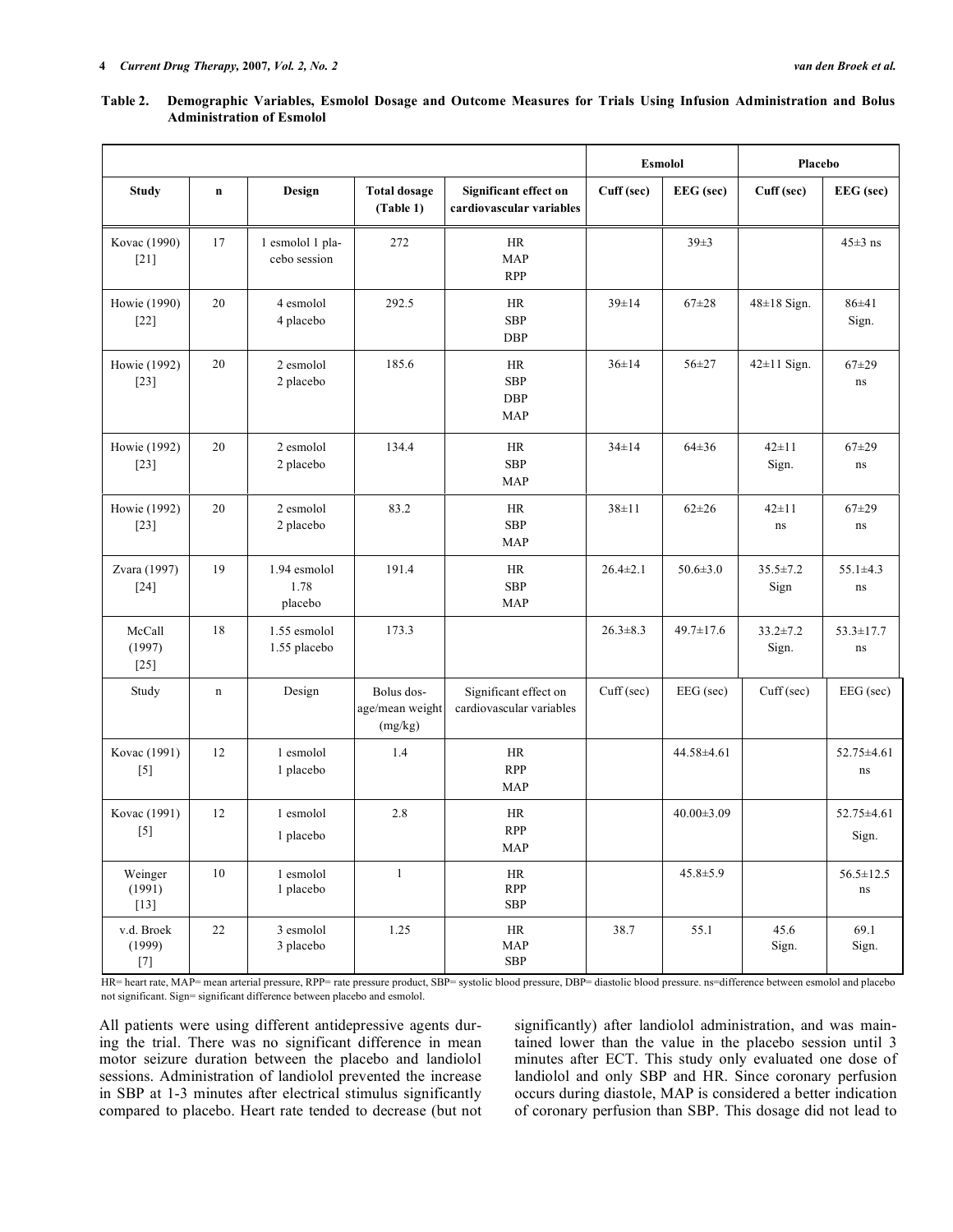hypotension or bradycardia. Perhaps a larger dose would also attenuate HR to a significant level.

#### **DISCUSSION**

 As can be derived from Table **2** in almost all trials except one [23] esmolol significantly shortens seizure duration as measured with the cuff method. With the highest dose with the infusion technique the seizure duration as measured with the EEG was also significantly shorter with esmolol [22]. In all infusion trials cardiovascular variables were significantly attenuated by esmolol. Especially HR, MAP and SBP were attenuated. Diastolic blood pressure was attenuated only in one trial with a high dosage of esmolol [22].

 In trials using bolus administration the effects on seizure duration are inconclusive. With a relatively high bolus dosage [5] or relatively more sessions [7] a significant attenuating effect on seizure duration is accomplished by esmolol in comparison with placebo.

 A formal quantative meta-analysis of the effect of esmolol on seizure duration in comparison with placebo could not be performed because in almost all trials the mean difference of seizure duration between esmolol and placebo sessions and its standard error could not be derived. The relevant publications lacked sufficient details on this main study outcome. Exact p-values for differences between conditions are usually not reported. In future studies when beta-blockers are compared with placebo it is important to at least report the mean difference between conditions, with either standard errors or accurate p-values or 95% confidence intervals, in order to enable a subsequent quantative meta-analysis.

 Since the effect on seizure duration of esmolol cannot be determined in a systematic manner, and since the relation between seizure duration and efficacy of ECT is dependent on electrode placement, it seems advisable to use bilateral electrode placement with patients with cardiovascular risk factors and use of esmolol. One should take into account the possible negative effect of esmolol on seizure duration in these cases and adhere to the guidelines for ECT that advise at least 10 treatment sessions with bilateral ECT before one can conclude that ECT is not efficacious. Routine administration of esmolol during ECT sessions as a prophylactic measure is not advised [7].

 In the absence of cardiovascular risk factors but prolonging hypertension or tachycardia during ECT sessions, esmolol also is preferred. Labetalol is an alternative although (especially in high dose) the longer half-life of labetalol can be considered as a disadvantage. Labetalol is mostly studied as a rescue treatment with nicardipine and in comparison with urapidil. Data comparing labetalol with placebo and effects on seizure duration are scarce.

 Experiences with landiolol are limited but the short halflife, greater degree of cardio selectivity and more potency makes it a promising alternative.

#### **REFERENCES**

[1] van den Broek WW, de Lely A, Mulder PG, Birkenhager TK, Bruijn JA. Effect of antidepressant medication resistance on shortterm response to electroconvulsive therapy. J Clin Psychopharmacol 2004; 24: 400-3.

- [2] Selvin BL. Electroconvulsive therapy--1987. Anesthesiology 1987; 67: 367-85.
- [3] Abrams R. Electroconvulsive Therapy. Fourth Edition ed. Oxford: Oxford University Press; 2002.
- [4] Ciraulo D, Lind L, Salzman C, Pilon R, Elkins R. Sodium nitroprusside treatment of ECT-induced blood pressure elevations. Am J Psychiatry 1978; 135: 1105-6.
- [5] Kovac AL, Goto H, Pardo MP, Arakawa K. Comparison of two esmolol bolus doses on the haemodynamic response and seizure duration during electroconvulsive therapy. Can J Anaesth 1991; 38: 204-9.
- [6] Avramov MN, Stool LA, White PF, Husain MM. Effects of nicardipine and labetalol on the acute hemodynamic response to electroconvulsive therapy. J Clin Anesth 1998; 10: 394-400.
- [7] van den Broek WW, Leentjens AF, Mulder PG, Kusuma A, Bruijn JA. Low-dose esmolol bolus reduces seizure duration during electroconvulsive therapy: a double-blind, placebo-controlled study. Br J Anaesth 1999; 83: 271-4.
- [8] Sackeim H, Decina P, Prohovnik I, Malitz S. Seizure threshold in electroconvulsive therapy. Effects of sex, age, electrode placement, and number of treatments. Arch Gen Psychiatry 1987; 44: 355-60.
- [9] Sackeim HA, Devanand DP, Prudic J. Stimulus intensity, seizure threshold, and seizure duration: impact on the efficacy and safety of electroconvulsive therapy. Psychiatr Clin North Am 1991; 14: 803-43.
- [10] Sackeim HA, Prudic J, Devanand DP, *et al*. A prospective, randomized, double-blind comparison of bilateral and right unilateral electroconvulsive therapy at different stimulus intensities. Arch Gen Psychiatry 2000; 57: 425-34.
- [11] Christison GW, Kirch DG, Wyatt RJ. When symptoms persist: choosing among alternative somatic treatments for schizophrenia. Schizophr Bull 1991; 17: 217-45.
- [12] Shiah IS, Yatham LN, Srisurapanont M, Lam RW, Tam EM, Zis AP. Does the addition of pindolol accelerate the response to electroconvulsive therapy in patients with major depression? A doubleblind, placebo-controlled pilot study. J Clin Psychopharmacol 2000; 20: 373-8.
- [13] Weinger MB, Partridge BL, Hauger R, Mirow A, Brown M. Prevention of the cardiovascular and neuroendocrine response to electroconvulsive therapy: II. Effects of pretreatment regimens on catecholamines, ACTH, vasopressin, and cortisol. Anesth Analg 1991; 73: 563-9.
- [14] O'Flaherty D, Husain MM, Moore M, Wolff TR, Sills S, Giesecke AH. Circulatory responses during electroconvulsive therapy. The comparative effects of placebo, esmolol and nitroglycerin. Anaesthesia 1992; 47: 563-7.
- [15] Stoudemire A, Knos G, Gladson M, *et al*. Labetalol in the control of cardiovascular responses to electroconvulsive therapy in high-risk depressed medical patients. J Clin Psychiatry 1990; 51: 508-12.
- [16] O'Connor CJ, Rothenberg DM, Soble JS, *et al*. The effect of esmolol pretreatment on the incidence of regional wall motion abnormalities during electroconvulsive therapy. Anesth Analg 1996; 82: 143-7.
- [17] Castelli I, Steiner LA, Kaufmann MA, *et al*. Comparative effects of esmolol and labetalol to attenuate hyperdynamic states after electroconvulsive therapy. Anesth Analg 1995; 80: 557-61.
- [18] Berkenstadt H, Loebstein R, Faibishenko I, Halkin H, Keidan I, Perel A. Effect of a single dose of esmolol on the bispectral index scale (BIS) during propofol/fentanyl anaesthesia. Br J Anaesth 2002; 89: 509-11.
- [19] Zhang Y, White PF, Thornton L, Perdue L, Downing M. The use of nicardipine for electroconvulsive therapy: a dose-ranging study. Anesth Analg 2005; 100: 378-81.
- [20] Sakamoto A, Ogawa R, Suzuki H, Kimura M, Okubo Y, Fujiya T. Landiolol attenuates acute hemodynamic responses but does not reduce seizure duration during maintenance electroconvulsive therapy. Psychiatry Clin Neurosci 2004; 58: 630-5.
- [21] Kovac AL, Goto H, Arakawa K, Pardo MP. Esmolol bolus and infusion attenuates increases in blood pressure and heart rate during electroconvulsive therapy. Can J Anaesth 1990; 37: 58-62.
- [22] Howie MB, Black HA, Zvara D, McSweeney TD, Martin DJ, Coffman JA. Esmolol reduces autonomic hypersensitivity and length of seizures induced by electroconvulsive therapy. Anesth Analg 1990; 71: 384-8.
- [23] Howie MB, Hiestand DC, Zvara DA, Kim PY, McSweeney TD, Coffman JA. Defining the dose range for esmolol used in electro-